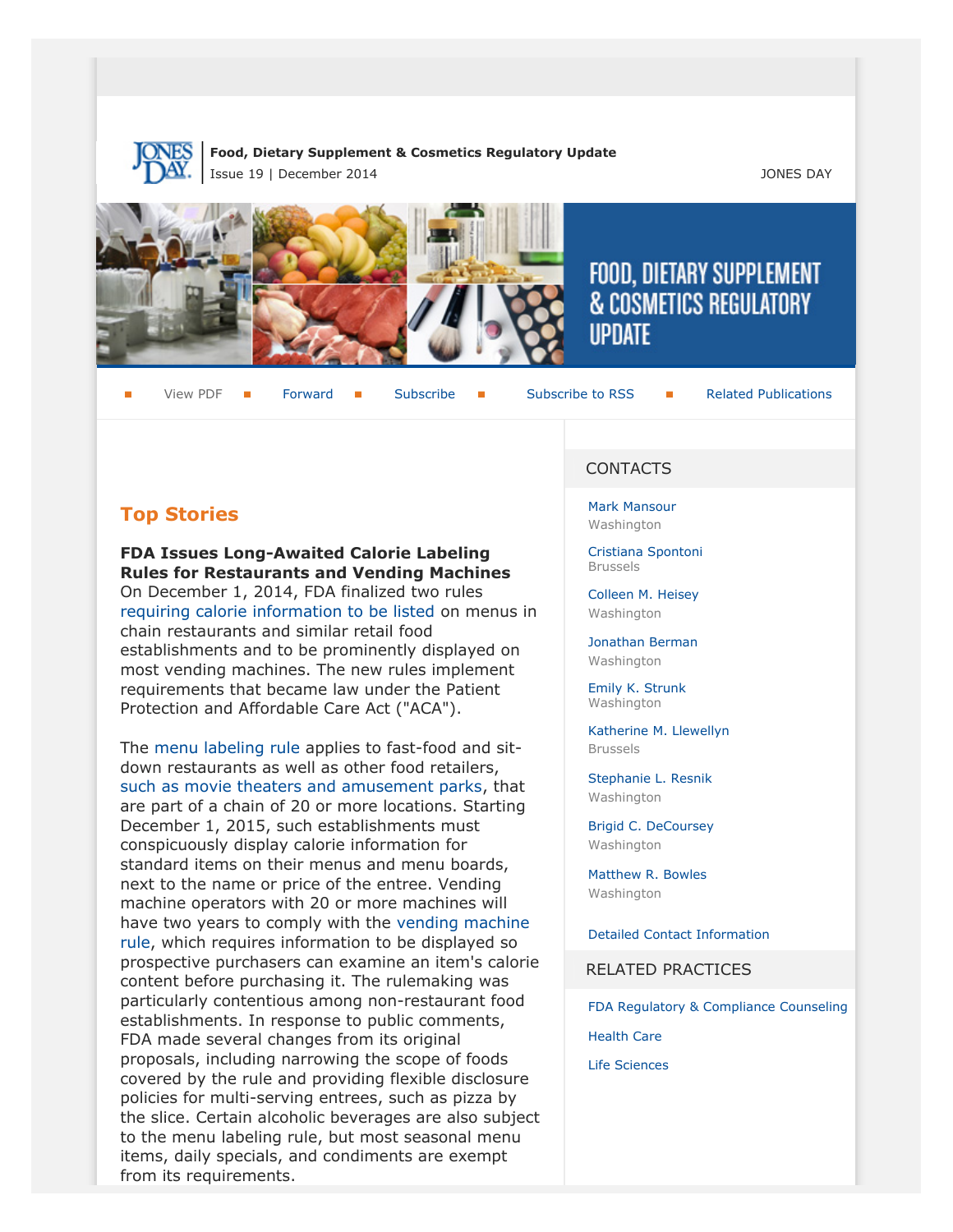In recent years, several state and local governments and some restaurant chains have adopted menu labeling standards. FDA's new rules will impose uniform federal standards and help reduce the need for multistate chains to comply with various state requirements. According to FDA, Americans eat and drink about one-third of their calories away from home. FDA Commissioner Margaret Hamburg described the new rules as "an important step for public health that will help consumers make informed choices for themselves and their families" when visiting restaurants and buying food from vending machines.

# **FDA Releases Revised Food Facility Registration Q&A, Clarifying Applicability of "Farms" Registration While FSMA Rulemaking Is Ongoing**

On November 19, 2014, FDA issued its [sixth edition](http://www.fda.gov/downloads/Food/GuidanceRegulation/UCM332460.pdf) of food facility registration Q&A guidance, providing an updated section that addresses proposed changes to the definition of "farm" for food facility registration purposes. Organized in a question-and-answer format, the guidance document describes facility registration requirements for domestic and foreign facilities that manufacture, process, pack, or hold food for human or animal consumption in the United States. This updated version discusses part of a proposed rule under the Food Safety Modernization Act ("FSMA") by which a farm would no longer be required to register as a food facility solely because it packs or holds raw agricultural commodities grown on a farm under different ownership. According to the guidance document, FDA does not intend to prioritize enforcing the registration requirement under this circumstance while the rulemaking is pending.

#### **Advocacy Groups Sue FDA to Set Aside Approval of Controversial Animal Feed Additive**

Last month, in two related actions, a coalition of public health and environmental groups sued FDA, seeking to [overturn the agency's approval of ractopamine](http://www.agweek.com/event/article/id/24454/) as an additive in cattle and pig feed. FDA initially approved ractopamine in 1999 as a beta-agonist used to boost livestock weight. In their complaints, the Center for Food Safety, the Humane Society, and other advocacy groups allege FDA failed to adequately assess significant environmental and health risks associated with ractopamine, the use of which as a food additive has been banned by some countries. The complaints also claim ractopamine is associated with higher stress hormones in livestock, which can lead to increased presence of bacteria such as *E. coli* and *Salmonella*.

#### **European Parliament Committee Votes on Draft Legislation on Bioengineered Crops and Novel Foods**

The Environment Committee of the European Parliament ("ENVI") recently took actions to advance multiple draft legislations that would impose a moratorium on the use of nanomaterials in food processing, require labeling of cloned food products, and allow EU Member States to ban bioengineered crops.

In particular, on November 24, 2014, [ENVI voted on the European Commission's](http://www.europarl.europa.eu/news/en/news-room/content/20141125IPR80424/html/Novel-foods-MEPs-call-for-moratorium-on-nano-foods-and-labelling-of-cloned-meat) [proposed Novel Foods regulation](http://www.europarl.europa.eu/news/en/news-room/content/20141125IPR80424/html/Novel-foods-MEPs-call-for-moratorium-on-nano-foods-and-labelling-of-cloned-meat), which aims at introducing a simplified authorization procedure for novel foods. ENVI introduced amendments to the European Commission's proposal, which require that foods processed with nanomaterials be approved by the European Food Safety Authority ("EFSA") before they are authorized to enter the EU market and that cloned food products be labeled as such. The next step in the legislative process is for the position of the Council of Ministers to be agreed.

Earlier in the month, [ENVI backed a separate draft proposal](http://www.europarl.europa.eu/news/en/news-room/content/20141110IPR78106/html/Environment-Committee-backs-flexibility-for-EU-countries-to-ban-GMO-crops), which would give EU Member States greater flexibility to ban the cultivation of bioengineered crops within their borders even if such crops were previously authorized at EU level. ENVI's plans allow EU Member States to justify such ban on a range of environmental grounds, which was not foreseen by the European Commission's proposal. ENVI's proposal, while [informally agreed by](http://www.europarl.europa.eu/news/en/news-room/content/20141204IPR82835/html/Deal-reached-on-new-rules-allowing-flexibility-for-EU-countries-to-ban-GMO-crops) [Parliament and Council on December 3, 2014,](http://www.europarl.europa.eu/news/en/news-room/content/20141204IPR82835/html/Deal-reached-on-new-rules-allowing-flexibility-for-EU-countries-to-ban-GMO-crops) still needs to be formally approved by the entire European Parliament and Council of Ministers before it becomes law.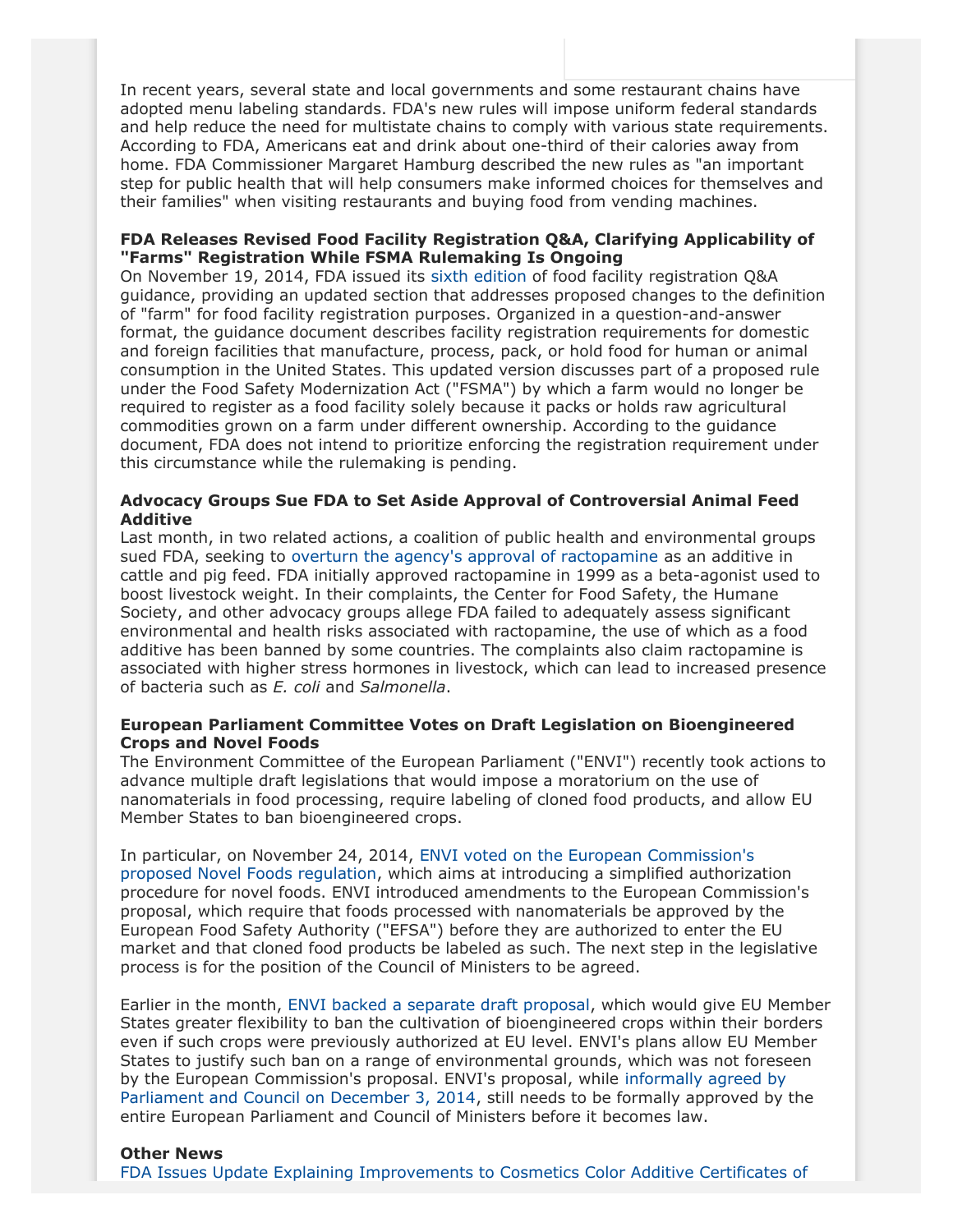#### [Analysis](http://www.fda.gov/ForIndustry/ColorAdditives/ColorCertification/ucm423846.htm?source=govdelivery&utm_medium=email&utm_source=govdelivery)

[EFSA Updates Opinion on Food Allergies for Labeling Purposes](http://www.foodsafetymagazine.com/news/european-food-allergy-advice-updated-by-efsa/)

[In Settlement, Granola Bar Maker Agrees Not to Make "100% Natural" Claim on Certain](http://www.wsj.com/articles/general-mills-in-settlement-over-100-natural-claim-1416356372) [Labels](http://www.wsj.com/articles/general-mills-in-settlement-over-100-natural-claim-1416356372)

[FDA Deputy Commissioner Discusses FSMA with State Officials, Food Producers, and](http://blogs.fda.gov/fdavoice/index.php/2014/12/from-wariness-to-welcome-engaging-new-england-on-food-safety/) [Safety Advocates During New England Tour](http://blogs.fda.gov/fdavoice/index.php/2014/12/from-wariness-to-welcome-engaging-new-england-on-food-safety/)

[House Committee Hearing Explores FDA's Role in Regulating Bioengineered Ingredients](http://www.ibtimes.com/gmo-labeling-debate-headed-congressional-committee-1734922)

[President Obama Signs Sunscreen Innovation Act into Law](http://time.com/3611787/better-sunscreen-law/#3611787/better-sunscreen-law/)

[EFSA Publishes Outcome of Consultation with Member States on Basic Substance](http://www.efsa.europa.eu/en/supporting/pub/617e.htm) [Application for Rheum Officinale](http://www.efsa.europa.eu/en/supporting/pub/617e.htm)

[EFSA Publishes Outcome of the Consultation on the Basic Substance Application for](http://www.efsa.europa.eu/en/supporting/pub/699e.htm) [Arctium Lappa](http://www.efsa.europa.eu/en/supporting/pub/699e.htm)

[EU Report Concludes NIV and Deoxynivalenol Can Be Considered Devoid of Genotoxic](http://www.efsa.europa.eu/en/supporting/pub/697e.htm) [Potential](http://www.efsa.europa.eu/en/supporting/pub/697e.htm)

[EFSA Publishes Explanatory Note for the Scientific Panel of Food Contact Materials,](http://www.efsa.europa.eu/en/supporting/pub/689e.htm) [Enzymes, Flavorings and Processing Aids \(CEF\) on Food Enzymes](http://www.efsa.europa.eu/en/supporting/pub/689e.htm)

[Supporters of Oregon Ballot Measure Sue State Over Procedures of Vote Recount](http://www.statesmanjournal.com/story/tech/science/environment/2014/12/08/lawsuit-filed-oregon-gmo-labeling-recount/20103591/)

# **Regulatory Updates**

#### **FDA Issues Final Rule for Nutrition Labeling of Standard Menu Items in Restaurants and Similar Retail Establishments**

In the [December 1, 2014,](http://www.gpo.gov/fdsys/pkg/FR-2014-12-01/pdf/2014-27833.pdf) *Federal Register*, FDA issued a final rule requiring disclosure of certain nutrition information for standard menu items in certain restaurants and retail food establishments. Effective December 1, 2015, the final rule will require restaurants and similar retail food establishments that are part of a chain with 20 or more locations doing business under the same name and offering for sale substantially the same menu items to provide calorie and other nutrition information for standard menu items, including food on display and self-service food. Restaurants and similar retail food establishments not otherwise covered by the law may elect to become subject to these requirements by registering biennially with FDA. The final rule implements provisions of the ACA and is intended to make nutrition information available to consumers in a direct and accessible manner. *Interested parties may submit comments by December 31, 2014*.

**FDA Issues Final Rule on Calorie Labeling of Food in Vending Machines**

In the [December 1, 2014,](http://www.gpo.gov/fdsys/pkg/FR-2014-12-01/pdf/2014-27834.pdf) *Federal Register*, FDA issued a final rule that will require calorie declarations for food sold from certain vending machines. Enacted pursuant to the ACA, the final rule goes into effect December 1, 2016, and it applies to vending machines operated by a person engaged in the business of owning or operating 20 or more vending machines. FDA aims to ensure that calorie information is available for certain food sold from a vending machine. Specifically, vendors must ensure calorie information is displayed for each product in cases where a prospective purchaser would not be able to examine the Nutrition Facts Panel before purchasing the article. Vending machine operators not otherwise covered by the law may elect to be subject to the requirements by registering with FDA. *Interested parties may submit comments by December 31, 2014*.

**FDA, USDA Set Uniform Compliance Date for 2015–2016 Food Labeling Rules** FDA and USDA recently announced January 1, 2018, as the uniform compliance date for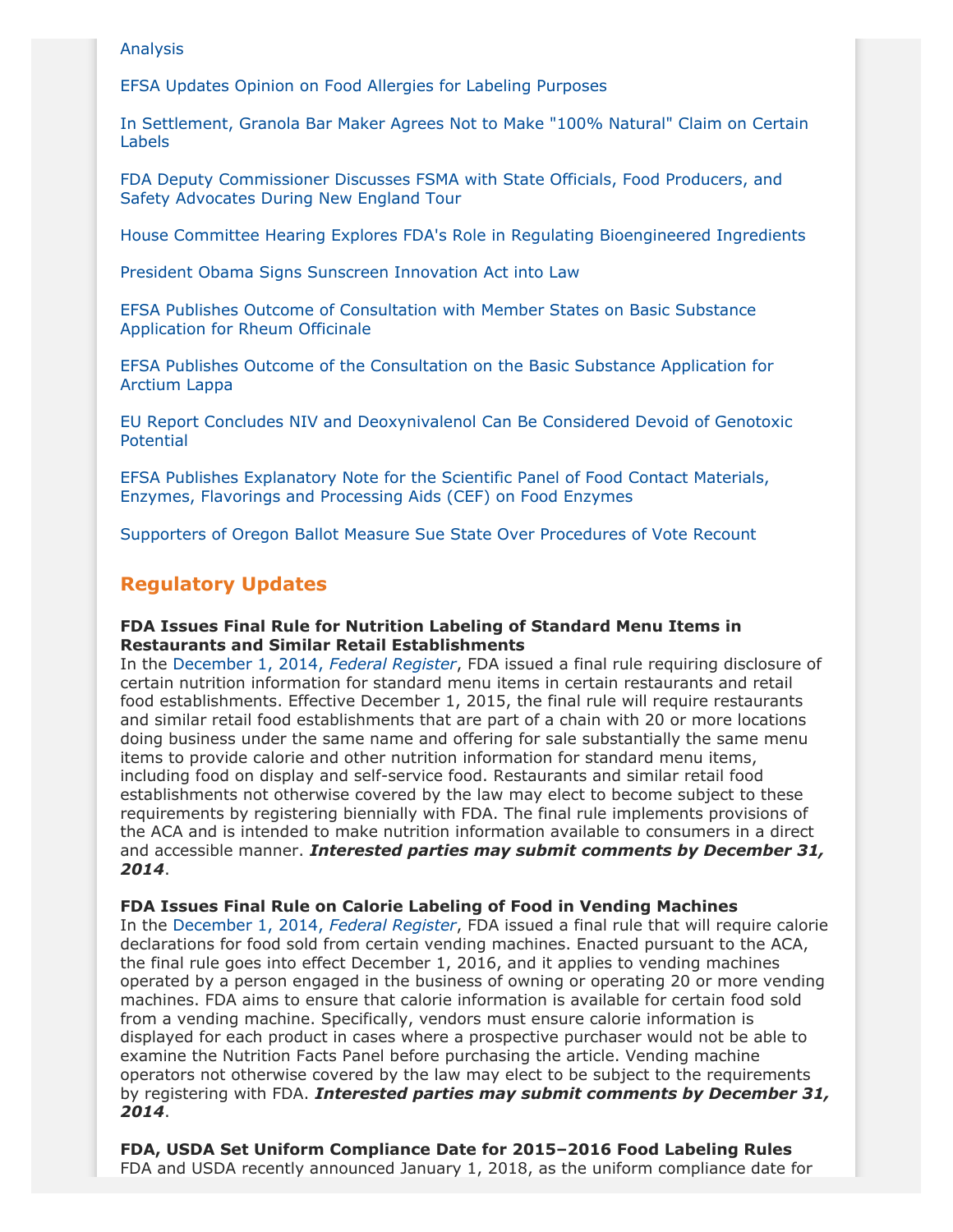food labeling regulations issued in calendar years 2015–2016. In the [December 10, 2014,](http://www.gpo.gov/fdsys/pkg/FR-2014-12-10/pdf/2014-28829.pdf) *[Federal Register](http://www.gpo.gov/fdsys/pkg/FR-2014-12-10/pdf/2014-28829.pdf)*, FDA announced that regulated entities will have until the end of 2017 to comply with new food labeling regulations that are issued between January 1, 2015 and December 31, 2016.

Similarly, in the [December 1, 2014,](http://www.gpo.gov/fdsys/pkg/FR-2014-12-01/pdf/2014-28269.pdf) *Federal Register*, USDA's Food Safety and Inspection Service ("FSIS") designated January 1, 2018, as the uniform compliance date for new meat and poultry product labeling regulations issued in 2015 or 2016. FDA and USDA periodically announce uniform compliance dates for new food product labeling regulations to minimize the economic impact of label changes. *Comments on USDA final rule due December 31, 2014; comments on FDA final rule due February 9, 2015*.

## **FDA Issues Updated Q&A Guidance on Food Facility Registrations**

In the [November 19, 2014,](http://www.gpo.gov/fdsys/pkg/FR-2014-11-19/pdf/2014-27290.pdf) *Federal Register*, FDA announced the availability of a guidance for industry titled *[Questions and Answers Regarding Food Facility Registration \(Sixth](http://www.fda.gov/downloads/Food/GuidanceRegulation/UCM332460.pdf) [Edition\)](http://www.fda.gov/downloads/Food/GuidanceRegulation/UCM332460.pdf)*. To reflect ongoing rulemakings under the FSMA, the guidance includes a new section on FDA's policy regarding food facility registration for farms that also pack or hold raw agricultural commodities grown on a farm under different ownership. *Comments on FDA guidance may be submitted at any time*.

#### **USDA Adopts Final Rule Regarding Importation of Birds, Poultry from Avian-Flu Regions**

In the [December 1, 2014,](http://www.gpo.gov/fdsys/pkg/FR-2014-12-01/pdf/2014-28244.pdf) *Federal Register*, USDA adopted as a final rule, with changes, an interim rule amending the importation regulations for live birds and poultry (including hatching eggs) and bird and poultry products from regions where any subtype of highly pathogenic avian influenza ("HPAI") is considered to exist. The final rule amends the interim rule to allow importation of live zoological birds and poultry that have been vaccinated for avian influenza and satisfied other requirements and to allow, under certain conditions, the importation of HPAI-resistant pigeons, doves, and other designated species. *The final rule is effective immediately*.

#### **USDA Reopens Comment Period on Proposed Rule on Importation and Interstate Movement of Fruits and Vegetables**

In the [December 4, 2014,](http://www.gpo.gov/fdsys/pkg/FR-2014-12-04/pdf/2014-28488.pdf) *Federal Register*, USDA announced it is reopening the comment period for a proposed rule to amend regulations on the importation and interstate movement of fruits and vegetables. Originally announced on September 9, 2014, the proposed rule seeks to broaden the existing performance standard with a notice-based approval process for importation or interstate movement of new fruits and vegetables into and within the United States and to remove certain region- or commodity-specific phytosanitary requirements from the regulations. *Comments now due January 9, 2015*.

#### **FSIS Releases Cost-Benefit Analysis on Implementation of Non-O157 STEC Testing for Raw Beef**

In the [November 19, 2014,](http://www.gpo.gov/fdsys/pkg/FR-2014-11-19/pdf/2014-27418.pdf) *Federal Register*, USDA's FSIS published an analysis estimating the costs and benefits associated with implementation of non-O157 STEC testing on beef manufacturing trimmings. The analysis includes the agency's responses to comments on the process and also considers costs and benefits associated with potentially expanding the process to other ground beef components. *Comments due January 20, 2015*.

#### **FDA Solicits Nominations for Food Advisory Committee**

In the [December 8, 2014,](http://www.gpo.gov/fdsys/pkg/FR-2014-12-08/pdf/2014-28652.pdf) *Federal Register*, FDA issued a notice asking for nominations of nonvoting industry representatives to serve on the Food Advisory Committee for the Center for Food Safety and Applied Nutrition ("CFSAN"). FDA will also receive requests to participate in the selection of such nonvoting industry representative to fill current vacancies. *Nominations and requests to participate are due in writing to FDA by January 7, 2015*.

**USDA Requests Nominations for Advisory Committee on Animal Health** In the [December 3, 2014,](http://www.gpo.gov/fdsys/pkg/FR-2014-12-03/pdf/2014-28440.pdf) *Federal Register*, USDA announced it is soliciting nominations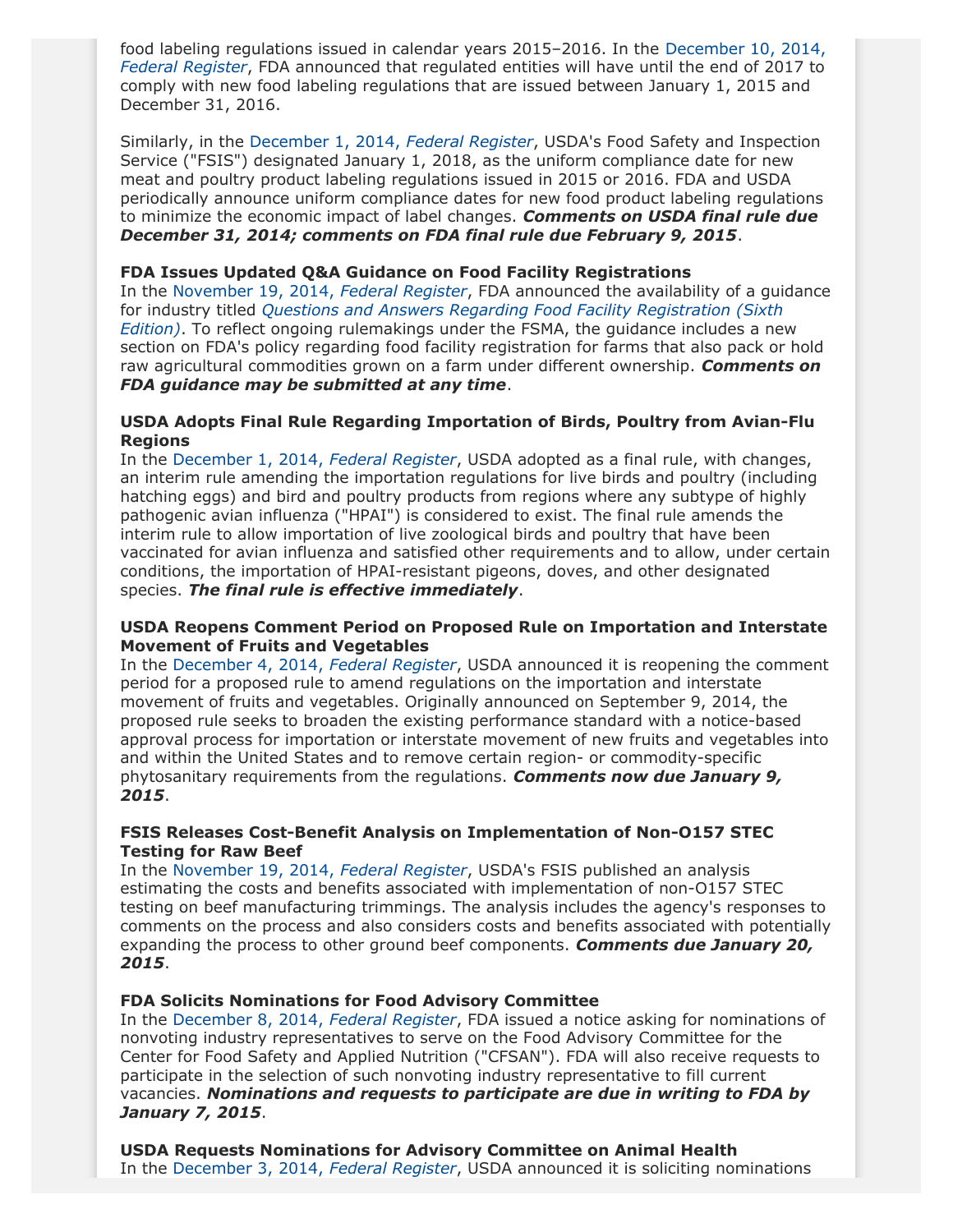for members to serve for two-year terms on the Agriculture Secretary's Advisory Committee on Animal Health. The Committee advises USDA on strategies, policies, and programs to prevent, control, or eradicate animal diseases. Interested organizations and individuals must submit [nomination forms](http://www.ocio.usda.gov/sites/default/files/docs/2012/AD-755_Master_2012_508_Ver.pdf) to USDA by *January 20, 2015*.

## **NIFA Solicits Nominations for Veterinary Medicine Loan Repayment Program**

In the [November 19, 2014,](http://www.gpo.gov/fdsys/pkg/FR-2014-11-19/pdf/2014-27423.pdf) *Federal Register*, the National Institute of Food and Agriculture announced it is soliciting nominations of veterinary service shortage situations for its Veterinary Medicine Loan Repayment Program, which provides up to \$25,000 each year toward qualified educational loans of eligible veterinarians. The notice initiates a 60-day nomination period for fiscal year 2015 and describes the procedures and criteria by which regions may nominate veterinary shortage situations. *Comments due January 20, 2015*.

#### **USDA's CCC Issues Final Rule on Export Credit Guarantee Programs**

In the [November 18, 2014,](http://www.gpo.gov/fdsys/pkg/FR-2014-11-18/pdf/2014-27129.pdf) *Federal Register*, USDA's Commodity Credit Corporation ("CCC") issued a final rule, amending its regulations on the Export Credit Guarantee (GSM-102) Program to incorporate operational changes and administrative revisions implemented since publication of the current rule, and eliminating provisions for the Intermediate Export Credit Guarantee (GSM-103) Program, consistent with the repeal of that program pursuant to the Food, Conservation, and Energy Act of 2008. Export Credit Guarantee Programs support the commercial financing of U.S. agricultural exports. *The final rule is effective December 18, 2014*.

## **Agriculture Secretary Appoints Members to National Agricultural Research, Extension, Education, and Economics Advisory Board**

In the [November 18, 2014,](http://www.gpo.gov/fdsys/pkg/FR-2014-11-18/pdf/2014-27199.pdf) *Federal Register*, USDA announced that the Secretary of Agriculture has appointed members to fill eight vacancies on the National Agricultural Research, Extension, Education, and Economics Advisory Board. The Board is composed of 25 members who serve staggered, three-year terms. The eight vacancies were due to expiring terms.

# **FDA Publishes Privacy Act Notice About State, Local Officials' Commissioning Records**

In the [December 8, 2014,](http://www.gpo.gov/fdsys/pkg/FR-2014-12-08/pdf/2014-28634.pdf) *Federal Register*, FDA published notice of a Privacy Act system of records titled "FDA Commissioning of State and Local Officials, HHS/FDA/ORA" System No. 09-10-0022. Required by the Privacy Act of 1974, the notice explains the agency's plans to replace a system of records containing information about state and local officials who have applied for an FDA commission to assist the agency with its regulatory compliance and enforcement efforts. FDA uses such records to assess qualifications, initiate background investigations, and track the status of commissioned officials.

# **USDA Announces Technical Amendment to National Poultry Improvement Plan**

In the [December 3, 2014,](http://www.gpo.gov/fdsys/pkg/FR-2014-12-03/pdf/2014-28439.pdf) *Federal Register*, USDA announced a technical amendment to the final rule published on July 9, 2014, which revised provisions of the National Poultry Improvement Plan. Original publication of the final rule incorrectly indicated that tableegg layer flocks may qualify for U.S. H5/H7 Avian Influenza Monitored status if they meet one of three testing and surveillance requirements. This technical amendment clarifies that such flocks must meet all applicable listed testing and surveillance requirements to qualify. It also makes several other minor edits for clarity. For more information on the National Poultry Improvement Plan, see [Issue 10](http://www.jonesday.com/files/Publication/9fa1c848-d39d-4126-aacc-971648cc6f37/Presentation/PublicationAttachment/c5f9279a-b979-46fd-a51a-4f1de7d04730/Food%2c%20Dietary%20Supplement%20%26%20Cosmetics%20Update%20Issue%2010.pdf) of the Jones Day *Food, Dietary Supplement & Cosmetics Regulatory Update*.

# **FDA Announces Availability of Environmental Assessment Supporting Food Additive Petition for Use of Ethoxyquin in Vitamin D Formulations**

In the [November 12, 2014,](http://www.gpo.gov/fdsys/pkg/FR-2014-11-12/pdf/2014-26709.pdf) *Federal Register*, FDA announced the availability of an environmental assessment filed in support of a citizen petition proposing that the food additive regulations be amended to provide for the safe use of ethoxyquin in vitamin D formulations, including 25-hydroxyvitamin D3, used in animal food. Notice of the food additive petition was published on December 23, 2013.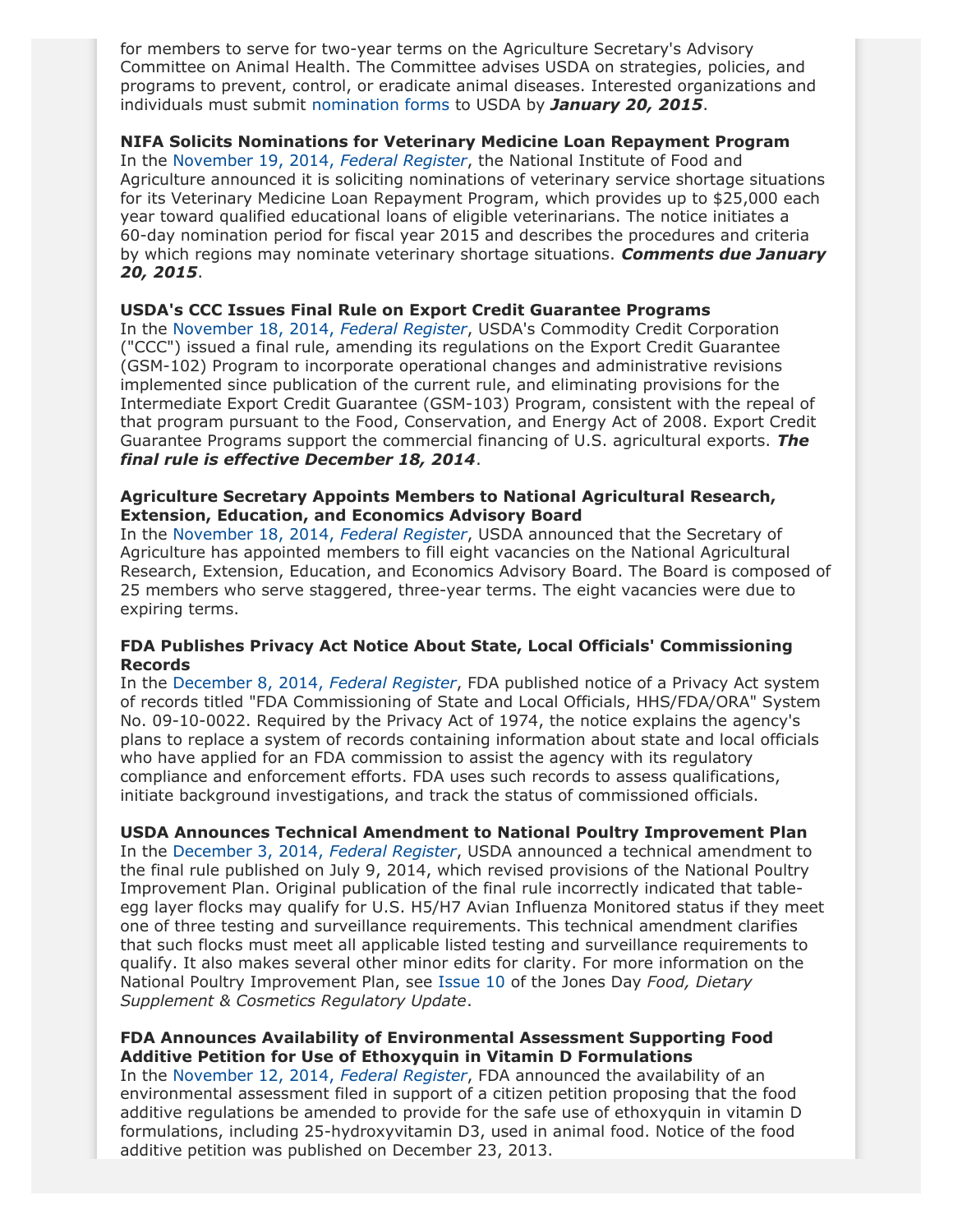# **Other USDA Announcements**

- USDA Proposes Amending Importation Rules for Orchids in Growing Media from Taiwan
- Agricultural Marketing Service ("AMS") Directs Continuance Referendum for Marketing Order of Avocados Grown in South Florida
- USDA Issues Clarification of Bales Made Available for Shipment by CCC-Approved Warehouses
- USDA Issues Guidance to Federal Financial Assistance Recipients Regarding Civil Rights Act, Title VI Prohibition Against National Origin Discrimination Affecting Persons with Limited English Proficiency
- AMS Amends Process for Establishing Rates Charged for AMS Services
- AMS Proposes Assessment Rate Increase Under Honey Packers and Importers Research, Promotion, Consumer Education, and Information Order

# **FDA Announced the Opportunity to Comment on the Following Proposed Information Collections**

- Comparing Food Safety Knowledge, Attitude, and Behavior Among English-Dominant Hispanics, Spanish-Dominant Hispanics, and Other Consumers
- Petition to Request an Exemption from 100 Percent Identity Testing of Dietary Ingredients: Current Good Manufacturing Practice in Manufacturing, Packaging, Labeling, or Holding Operations for Dietary Supplements
- Notification of a Health Claim or Nutrient Content Claim Based on an Authoritative Statement of a Scientific Body
- Substances Prohibited from Use in Animal Food or Feed
- Export of Food and Drug Administration Regulated Products: Export Certificates
- Premarket Notification for a New Dietary Ingredient

# **FDA Announced the Following Information Collections Have Been Submitted to OMB**

• Food Allergen Labeling and Reporting

# **USDA Announced the Opportunity to Comment on the Following Proposed Information Collections**

- Suspension and Debarment and Drug-Free Workplace Certifications
- Direct Loan Servicing-Special

# **USDA Announced the Opportunity to Comment on the Following Approved, Revised, and/or Extended Information Collections**

- Milk and Milk Products Surveys
- Reporting, Herd Monitoring, and Management of Swine Enteric Coronavirus Diseases
- Field Crops Objective Yield
- Importation of Mangoes From Australia

# **USDA Announced the Following Information Collections Have Been Submitted to OMB**

- Plan for Estimating Daily Livestock Slaughter under Federal Inspection
- Foot-and-Mouth Disease; Prohibition on Importation of Farm Equipment
- A Pilot Generic Clearance to Conduct Experimental Economic Research
- Technical Assistance for Specialty Crops Program
- Introduction of Organisms and Products Altered or Produced Through Genetic Engineering
- Organic Survey

# **European Union Regulatory Updates**

# **EFSA Updates Scientific Opinion on Food Allergens**

On November 26, 2014, EFSA published its [updated scientific advice on food allergens.](http://www.efsa.europa.eu/en/press/news/141126.htm) The EFSA scientific opinion examines in detail all the allergenic products and substances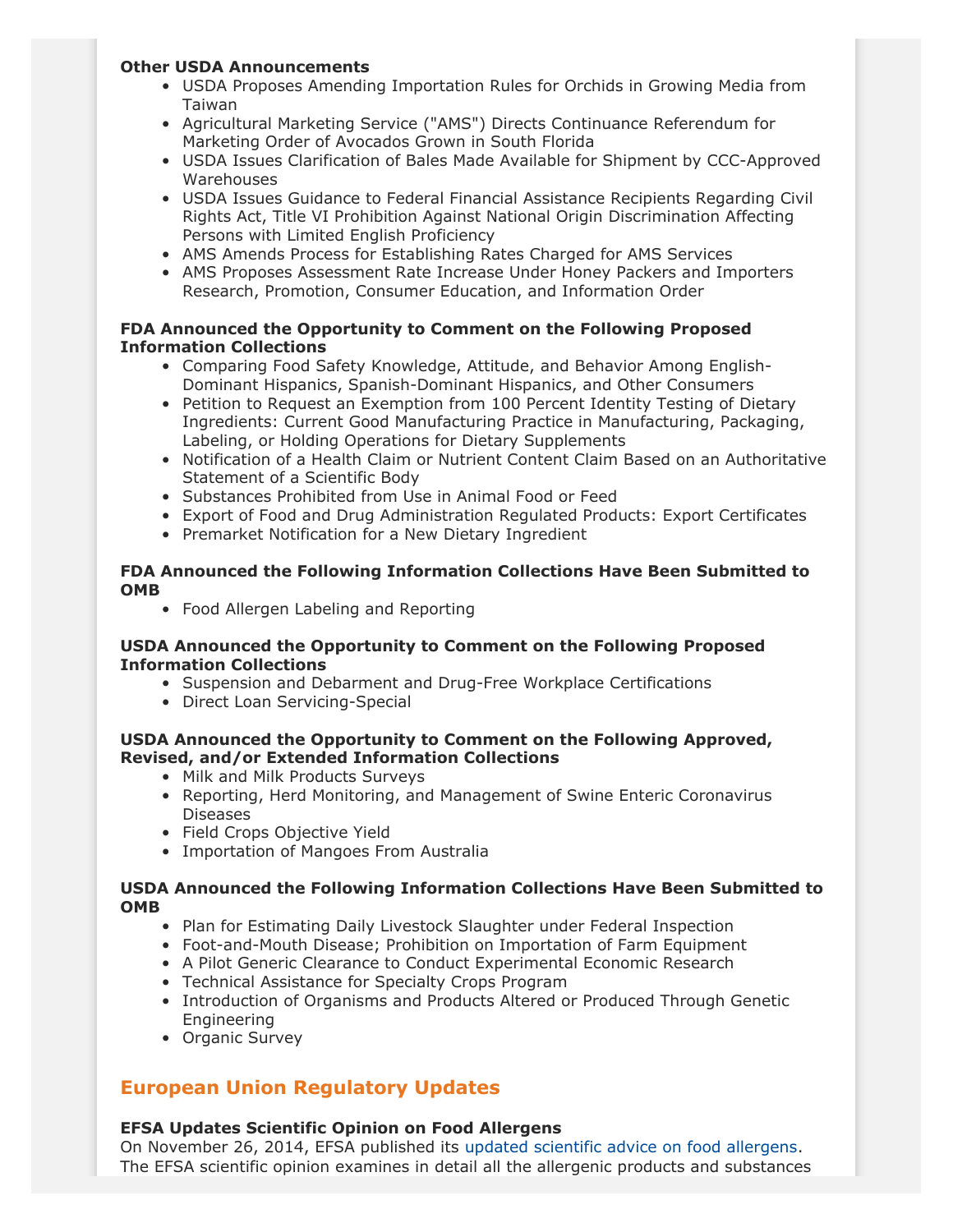whose presence in food must be indicated on labeling under EU law. Covered products include cereals containing gluten, milk, eggs, nuts, peanuts, soybeans, fish, crustaceans, mollusks, celery, lupin, sesame, mustard, and sulphites.

#### **EU Authorizes Health Claim for Fats and Oils**

On November 17, 2014, the EU authorized the following the health claim for use on fats and oils: "Replacing saturated fats with unsaturated fats in the diet has been shown to lower/reduce blood cholesterol. High cholesterol is a risk factor in the development of coronary heart disease" subject to the condition that the claim may be used only for food that is high in unsaturated fatty acids, as referred to in the claim HIGH UNSATURATED FAT as listed in the Annex to Regulation (EC) No 1924/2006. [Commission Regulation \(EU\)](http://eur-lex.europa.eu/legal-content/EN/TXT/?uri=CELEX:32014R1226) [No 1226/2014 of 17 November 2014 on the authorisation of a health claim made on foods](http://eur-lex.europa.eu/legal-content/EN/TXT/?uri=CELEX:32014R1226) [and referring to the reduction of disease risk](http://eur-lex.europa.eu/legal-content/EN/TXT/?uri=CELEX:32014R1226).

#### **EU Commission Issues Regulation on Vitamin D Claims**

On November 17, 2014, [Commission Regulation \(EU\) No 1228/2014 of 17 November](http://eur-lex.europa.eu/legal-content/EN/TXT/?uri=uriserv:OJ.L_.2014.331.01.0008.01.ENG) [2014 authorising and refusing to authorise certain health claims made on foods and](http://eur-lex.europa.eu/legal-content/EN/TXT/?uri=uriserv:OJ.L_.2014.331.01.0008.01.ENG) [referring to the reduction of disease risk](http://eur-lex.europa.eu/legal-content/EN/TXT/?uri=uriserv:OJ.L_.2014.331.01.0008.01.ENG) was issued authorizing certain health claims relating to Vitamin D and calcium, subject to certain conditions and rejecting certain other health claims.

#### **EU Commission Rejects Certain Child Development Health Claims**

On November 17, 2014, certain health claims relating to children's development and health were rejected by [Commission Regulation \(EU\) No 1229/2014 of 17 November 2014](http://eur-lex.europa.eu/legal-content/EN/TXT/?uri=uriserv:OJ.L_.2014.331.01.0014.01.ENG) [refusing to authorise certain health claims made on foods, other than those referring to](http://eur-lex.europa.eu/legal-content/EN/TXT/?uri=uriserv:OJ.L_.2014.331.01.0014.01.ENG) [the reduction of disease risk and to children's development and health.](http://eur-lex.europa.eu/legal-content/EN/TXT/?uri=uriserv:OJ.L_.2014.331.01.0014.01.ENG)

#### **EFSA Publishes New Scientific Opinions**

EFSA recently published a series of Scientific Opinions addressing a range of topics including flavorings, dietary reference values for folate, and health claims for prunes, among others. A list of these recent opinions can be found [here](http://thewritestuff.jonesday.com/cv/68bd1bed7c8c9aff7f2b871020737ced3a888601/p=7968098).

# **Upcoming Meetings, Workshops, and Conferences**

[EFSA Meeting on the Outcome of the Public Consultation on "Acrylamide in Food,"](http://www.efsa.europa.eu/en/events/event/141210.htm) **December 10, 2014**, in Brussels, Belgium.

[Seventh Meeting of the USDA's 2015 Dietary Guidelines Advisory Committee](http://www.gpo.gov/fdsys/pkg/FR-2014-11-26/pdf/2014-27992.pdf), **December 15, 2014**, via webcast.

[FDA Food Advisory Committee Meeting](http://www.gpo.gov/fdsys/pkg/FR-2014-11-13/pdf/2014-26823.pdf), **December 16–17, 2014**, in Washington, D.C.

[EFSA Info Session on Applications—Technical Meeting with Stakeholders on Agronomic and](http://www.efsa.europa.eu/en/events/event/141218.htm) [Phenotypic Characterization of Bioengineered Plants](http://www.efsa.europa.eu/en/events/event/141218.htm), **December 18, 2014**, in Parma, Italy.

[Meeting to Discuss U.S. Positions for Codex Committee on Fats and Oils \(Codex Alimentarius](http://www.gpo.gov/fdsys/pkg/FR-2014-11-19/pdf/2014-27413.pdf) [Commission\),](http://www.gpo.gov/fdsys/pkg/FR-2014-11-19/pdf/2014-27413.pdf) **January 13, 2015**, in College Park, MD.

[EFSA Info Session on Applications—FIP Technical Meeting on Food Flavorings Applications](http://www.efsa.europa.eu/en/events/event/150120.htm), **January 20, 2015**, in Parma, Italy.

[EFSA's 2nd Scientific Conference](http://www.efsa.europa.eu/en/events/event/151014.htm), **October 14, 2015**, in Milan, Italy.

# **Enforcement Updates**

#### **Recent Product Recalls**

Recent food recalls involved undeclared ingredients, potential microbial and fungal contamination,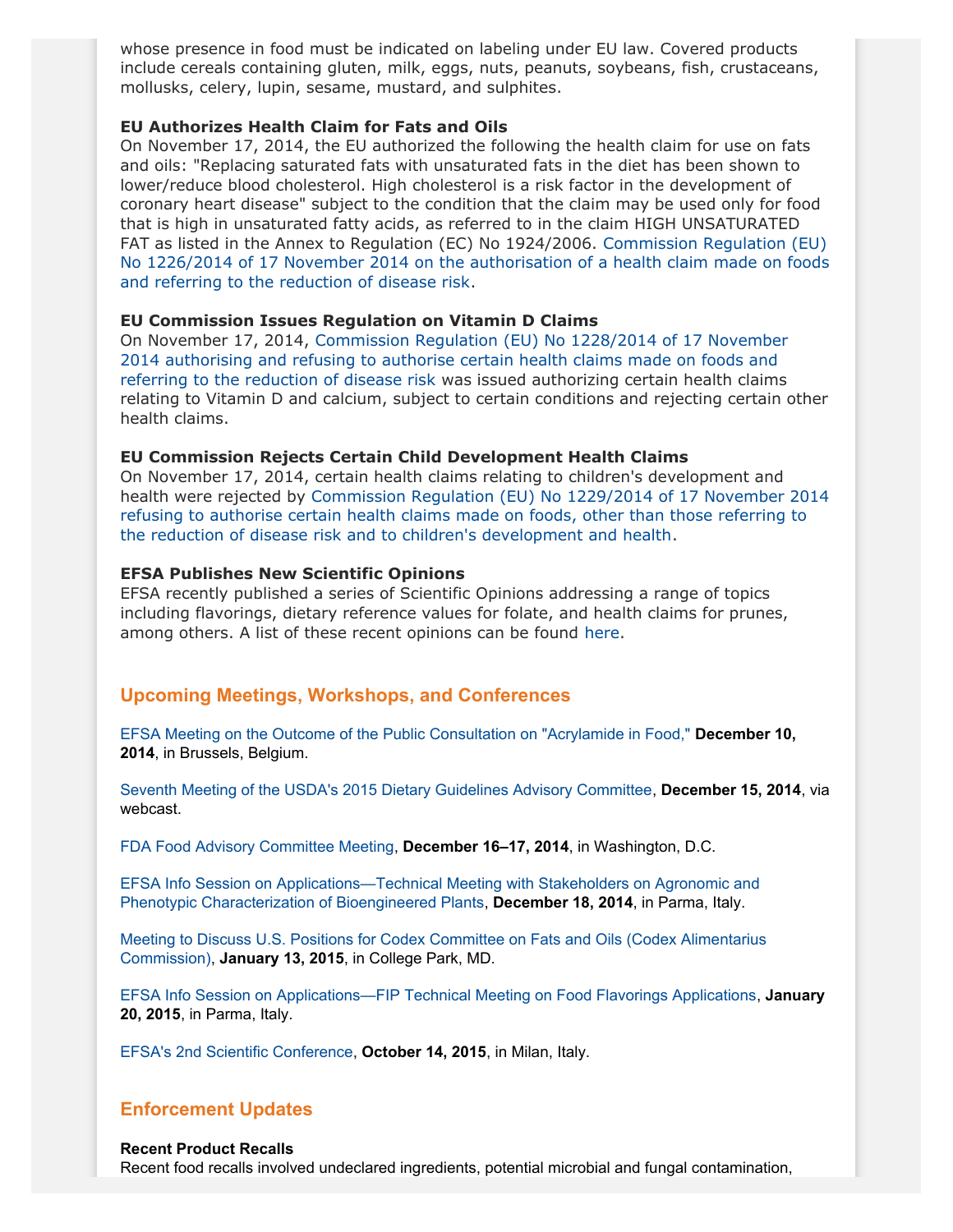misbranding, and inadequate pasteurization or inspection, among others.

Undeclared allergens continue to be a major reason behind food recalls, with more than a dozen manufacturers recalling products for this reason in the last six weeks. According to FDA's website, manufacturers and grocery stores recalled products because of undeclared nuts, milk, soy, wheat, sulfites, fish, and egg in a range of products including desserts, raisins, bagels, cheese sticks, and pasta salad. One such product also contained undeclared certified colors (yellow #5 and yellow #6).

Several other products, including cheese enchiladas, brown rice flour, nuts, cheese, soybean sprouts, and smoked salmon were recalled due to potential *Salmonella* or *Listeria* contamination. Additionally, a creamery recalled its yogurt for potential inadequate pasteurization, and a grocery chain recalled organic raw almonds for possible elevated levels of naturally occurring hydrogen cyanide.

A dietary supplement powder was recalled for containing a fungus, and another dietary supplement was recalled for being an unapproved new drug. FDA also posted a recall of pet food for insufficient vitamin levels and excess minerals.

USDA recalls included pork belly product for lack of border inspection and ground beef due potential *E. coli* contamination. USDA also posted recalls of various pork products, pretzel dog products, and pierogi products due to misbranding and undeclared allergens.

View a complete list of product recalls for [FDA-regulated products](http://www.fda.gov/safety/recalls/) and [USDA-regulated products](http://www.fsis.usda.gov/wps/portal/fsis/topics/recalls-and-public-health-alerts/current-recalls-and-alerts).

#### **Recent Warning Letters**

Since we last reported on enforcement actions in October, FDA posted warning letters addressed to canned food processors, seafood processors, shell egg production facilities, infant formula producers, dairies, dietary supplement manufacturers, and other food companies for violations related to CGMP (current good manufacturing practice), commodity-specific regulations, labeling, illegal drug residues, and unapproved drug claims, among others.

FDA warned four food manufacturing facilities for various CGMP violations, including packaging food in insanitary conditions and failure to provide adequate screening against pests. Five canned food processors, one located in Korea and one in India, were warned for various violations of the Acidified Foods, Low-Acid Canned Foods, and Emergency Permit regulations. Thirteen seafood processing facilities, including six overseas, were cited for failing to comply with hazard analysis and critical control points regulations. One of these companies was also found to have CGMP violations for, among other violations, failure to monitor prevention of cross-contamination from insanitary objects. FDA cited one shell egg production facility for violations of the *Salmonella* prevention regulations. FDA also warned nine dairy farms for selling cattle for slaughter adulterated with illegal drug residue.

FDA continues to review product labels for incorrect or incomplete claims. In recent warning letters, the agency cited two cheese manufacturers, one overseas, for various violations, including failure to declare egg as a major food allergen, failure to translate required nutrition information in English, and failure to use the common or usual name of each ingredient. A Spanish manufacturer of a dried tuna product was warned for incorrect serving sizes and other label deficiencies. An infant formula manufacturer was cited because its label and website bore health claims not authorized by FDA. An ice cream manufacturer was cited for using unsafe color additives and other labeling violations, such as failing to state that the product contains artificial coloring or chemical preservatives.

FDA also posted more than a dozen warning letters to dietary supplement manufacturers. FDA warned 15 dietary supplement manufacturers for marketing unapproved drugs because their products promote therapeutic claims, six of which were also cited for CGMP violations. Notably, two of the 15 warning letters were issued jointly by FDA and FTC for marketing supplements and other products for the purposes of preventing or treating the Ebola virus. Such claims make the products unapproved drugs, sold in violation of the FDCA, and also lack adequate substantiation, in violation of the fair advertising provisions of the Federal Trade Commission Act. Several of the warning letters note these products were advertised on various social media sites, including Facebook. An additional four dietary supplement manufacturers were warned for CGMP violations; some of the manufacturers were also warned for failing to label their products as "dietary supplements."

Lastly, in a rare warning letter to a cosmetics manufacturer, FDA warned a skin care products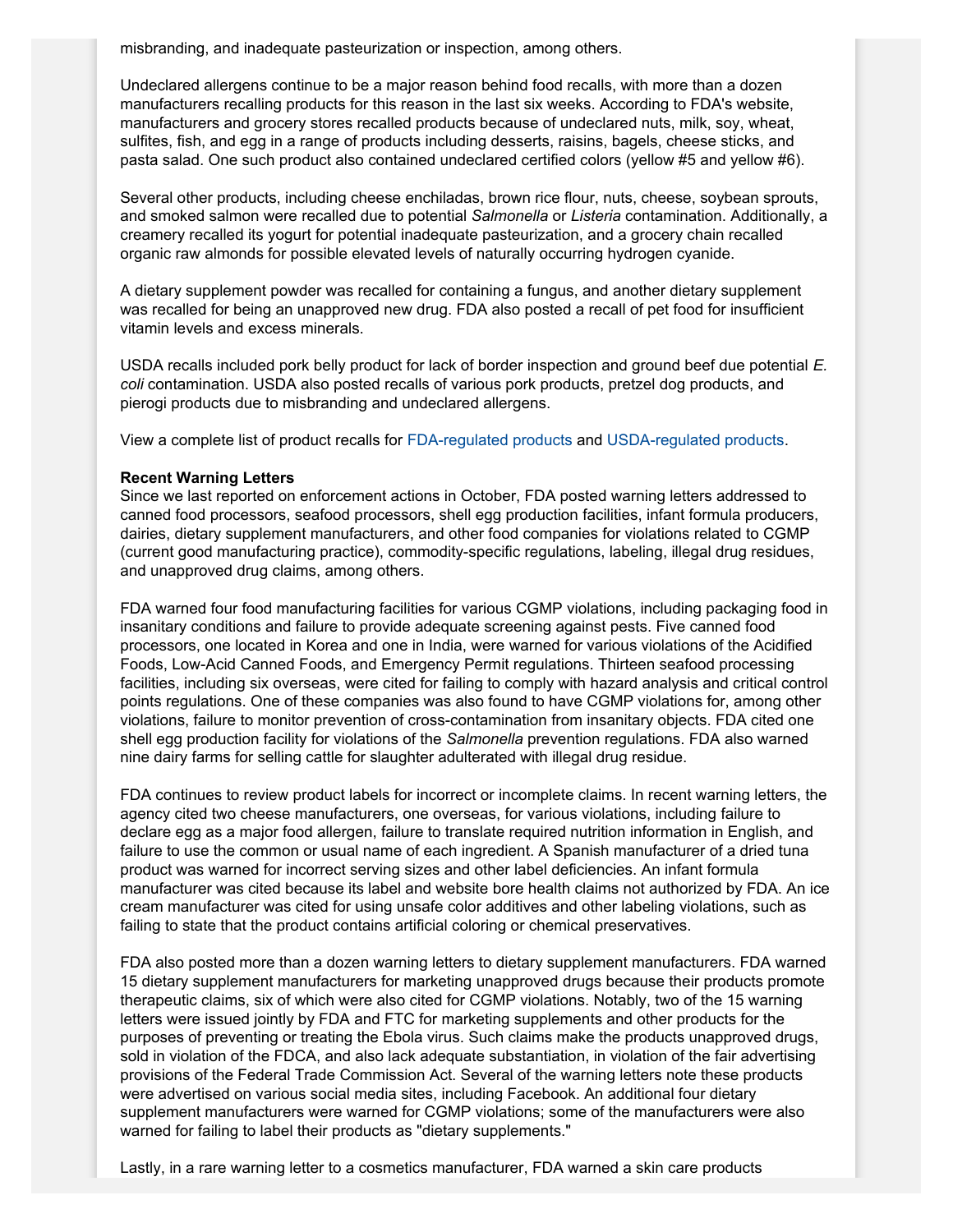manufacturer for making therapeutic claims on its website, which renders the products unapproved new drugs.

View [FDA's Warning Letters Home page](http://www.fda.gov/iceci/enforcementactions/WarningLetters/default.htm) (scroll down for listing of recently posted Warning Letters).

# <span id="page-8-0"></span>**Jones Day FDA Regulatory & Compliance Counseling Contacts**

**[Mark Mansour](http://www.jonesday.com/mmansour)** Washington +1.202.879.3883 [mmansour@jonesday.com](mailto:mmansour@jonesday.com) [cspontoni@jonesday.com](mailto:cspontoni@jonesday.com) [cmheisey@jonesday.com](mailto:cmheisey@jonesday.com) [jberman@jonesday.com](mailto:jberman@jonesday.com)

**[Cristiana Spontoni](http://www.jonesday.com/cspontoni)** Brussels +32.2.645.14.48

**[Colleen M. Heisey](http://www.jonesday.com/cmheisey)** Washington +1.202.879.3449

**[Jonathan Berman](http://www.jonesday.com/jberman)** Washington +1.202.879.3669

**[Emily K. Strunk](http://www.jonesday.com/estrunk)** Washington +1.202.879.3778 [estrunk@jonesday.com](mailto:estrunk@jonesday.com)

Brussels +32.2.645.14.47 [kllewellyn@jonesday.com](mailto:kllewellyn@jonesday.com) [sresnik@jonesday.com](mailto:sresnick@jonesday.com)

**[Katherine M. Llewellyn](http://www.jonesday.com/kllewellyn) [Stephanie L. Resnik](http://www.jonesday.com/sresnik)** Washington +1.202.879.5458

**[Brigid C. DeCoursey](http://www.jonesday.com/bdecoursey)** Washington +1.202.879.3651 [bdecoursey@jonesday.com](mailto:bdecoursey@jonesday.com)

#### **[Matthew R. Bowles](http://www.jonesday.com/mbowles)** Washington +1.202.879.3604

[mbowles@jonesday.com](mailto:mbowles@jonesday.com)



Follow us on:  $\begin{array}{|c|c|c|c|}\n\hline\n\text{in} & \text{if } \mathbf{Q}^+ \\
\hline\n\text{in} & \text{cohibents. We are One Firm Worldwide}^{\text{Sim}} \\
\hline\n\end{array}$ continents. We are One Firm Worldwide<sup>SM</sup>.

**Disclaimer:** Jones Day publications should not be construed as legal advice on any specific facts or circumstances. The contents are intended for general information purposes only and may not be quoted or referred to in any other publication or proceeding without the prior written consent of the Firm, to be given or withheld at our discretion. The electronic mailing/distribution of this publication is not intended to create, and receipt of it does not constitute, an attorney-client relationship. The views set forth herein are the personal views of the author and do not necessarily reflect those of the Firm.

© 2014 Jones Day. All rights reserved. 51 Louisiana Avenue, N.W., Washington, D.C. 20001-2113 [www.jonesday.com](http://www.jonesday.com)

[Click here](http://thewritestuff.jonesday.com/ro/) to opt-out of this communication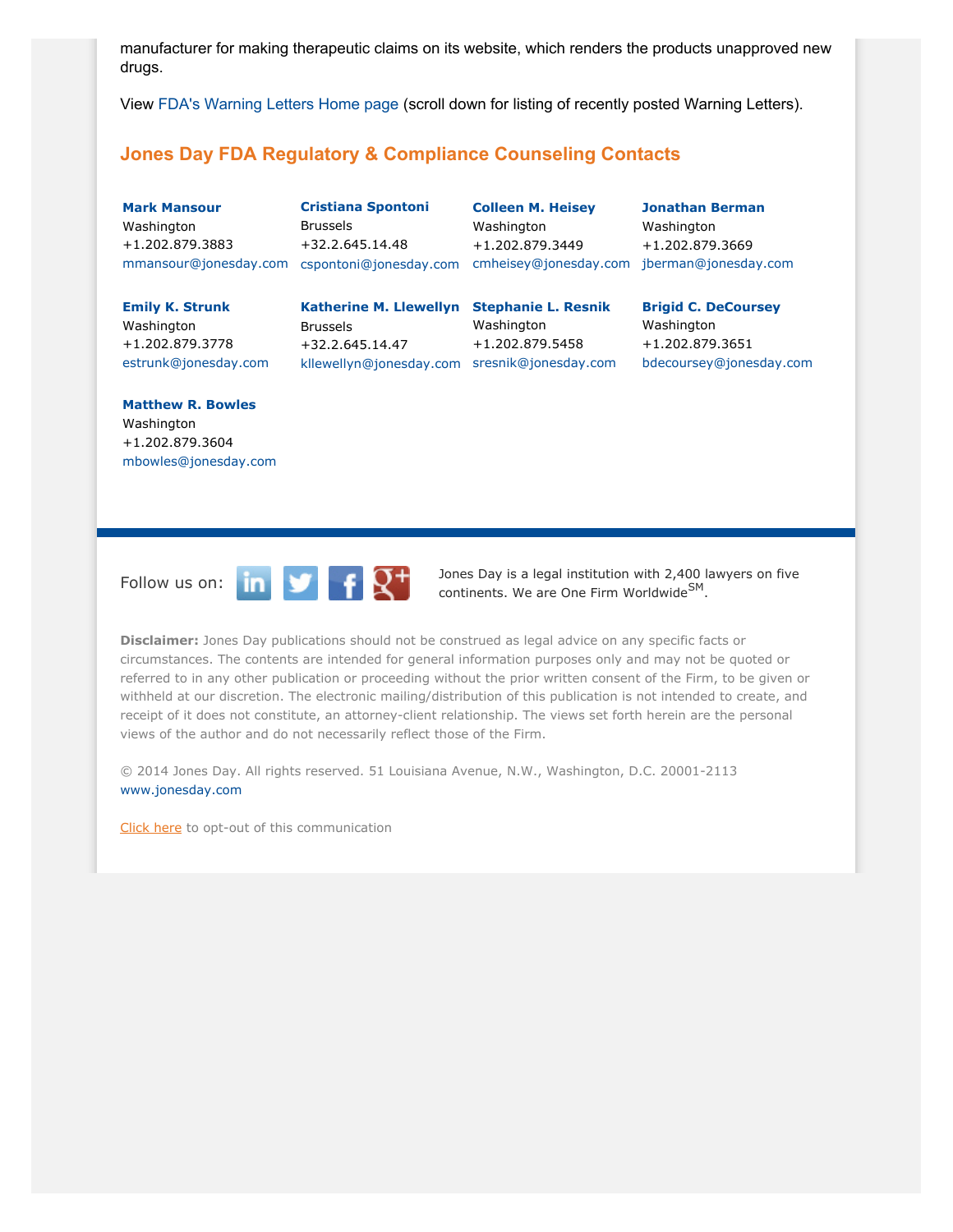

#### **Food, Dietary Supplement & Cosmetics Regulatory Update** Issue 19 | December 2014 JONES DAY







# FOOD, DIETARY SUPPLEMENT & COSMETICS REGULATORY **IIPDATF**

View PDF **[Forward](http://thewritestuff.jonesday.com/cff/68bd1bed7c8c9aff7f2b871020737ced3a888601/) Forward [Subscribe](http://www.jonesday.com/newsknowledge/publications.aspx) Gubscribe to RSS** [Related Publications](http://www.jonesday.com/experiencepractices/servicedetail.aspx?serviceid=593cb647-a5c4-49c3-9086-fedc34b24e1d§ion=Publications)

# **Top Stories**

# **EFSA Publishes New Scientific Opinions**

The European Food Safety Authority recently published the following Scientific Opinions:

- [Scientific Opinion on the safety assessment](http://www.efsa.europa.eu/en/efsajournal/pub/3909.htm) [of the substance, dodecanoic acid,](http://www.efsa.europa.eu/en/efsajournal/pub/3909.htm) [12-amino-, polymer with ethene,](http://www.efsa.europa.eu/en/efsajournal/pub/3909.htm) [2,5-furandione, á-hydro-ù-hydroxypoly](http://www.efsa.europa.eu/en/efsajournal/pub/3909.htm) [\(oxy-1,2-ethanediyl\) and 1-propene](http://www.efsa.europa.eu/en/efsajournal/pub/3909.htm)
- [Scientific Opinion on Dietary Reference](http://www.efsa.europa.eu/en/efsajournal/pub/3893.htm) [Values for folate](http://www.efsa.europa.eu/en/efsajournal/pub/3893.htm)
- [Scientific Opinion on the substantiation of a](http://www.efsa.europa.eu/en/efsajournal/pub/3891.htm) [health claim related to zinc and normal](http://www.efsa.europa.eu/en/efsajournal/pub/3891.htm) [growth pursuant to Article 14 of Regulation](http://www.efsa.europa.eu/en/efsajournal/pub/3891.htm) [\(EC\) No 1924/2006](http://www.efsa.europa.eu/en/efsajournal/pub/3891.htm)
- [Scientific Opinion on the substantiation of a](http://www.efsa.europa.eu/en/efsajournal/pub/3889.htm) [health claim related to "non digestible oligo](http://www.efsa.europa.eu/en/efsajournal/pub/3889.htm) [and polysaccharides including galacto](http://www.efsa.europa.eu/en/efsajournal/pub/3889.htm)[oligosaccharides, oligofructose, polyfructose](http://www.efsa.europa.eu/en/efsajournal/pub/3889.htm) [and inulin" and "increase in calcium](http://www.efsa.europa.eu/en/efsajournal/pub/3889.htm) [absorption" pursuant to Article 14 of](http://www.efsa.europa.eu/en/efsajournal/pub/3889.htm) [Regulation \(EC\) No 1924/2006](http://www.efsa.europa.eu/en/efsajournal/pub/3889.htm)
- [Scientific Opinion on the substantiation of a](http://www.efsa.europa.eu/en/efsajournal/pub/3892.htm) [health claim related to prunes and](http://www.efsa.europa.eu/en/efsajournal/pub/3892.htm) [contribution to normal bowel function](http://www.efsa.europa.eu/en/efsajournal/pub/3892.htm) [pursuant to Article 14 of Regulation \(EC\) No](http://www.efsa.europa.eu/en/efsajournal/pub/3892.htm) [1924/2006](http://www.efsa.europa.eu/en/efsajournal/pub/3892.htm)
- [Scientific Opinion on the substantiation of a](http://www.efsa.europa.eu/en/efsajournal/pub/3890.htm) [health claim related to selenium and](http://www.efsa.europa.eu/en/efsajournal/pub/3890.htm) [protection of DNA, proteins and lipids from](http://www.efsa.europa.eu/en/efsajournal/pub/3890.htm) [oxidative damage pursuant to Article 14 of](http://www.efsa.europa.eu/en/efsajournal/pub/3890.htm) [Regulation \(EC\) No 1924/2006](http://www.efsa.europa.eu/en/efsajournal/pub/3890.htm)

# CONTACTS

[Mark Mansour](http://www.jonesday.com/mmansour) Washington

[Cristiana Spontoni](http://www.jonesday.com/cspontoni) Brussels

[Colleen M. Heisey](http://www.jonesday.com/cmheisey) Washington

[Jonathan Berman](http://www.jonesday.com/jberman) Washington

[Emily K. Strunk](http://www.jonesday.com/estrunk) Washington

[Katherine M. Llewellyn](http://www.jonesday.com/kllewellyn) Brussels

[Stephanie L. Resnik](http://www.jonesday.com/sresnik) Washington

[Brigid C. DeCoursey](http://www.jonesday.com/bdecoursey) Washington

[Matthew R. Bowles](http://www.jonesday.com/mbowles) Washington

[Detailed Contact Information](http://thewritestuff.jonesday.com/cv/68bd1bed7c8c9aff7f2b871020737ced3a888601/p=0#detailed)

RELATED PRACTICES

[FDA Regulatory & Compliance Counseling](http://www.jonesday.com/fdaregulatoryandcompliancecounseling/)

[Health Care](http://www.jonesday.com/Health-Care-Practices)

[Life Sciences](http://www.jonesday.com/lifesciences/)